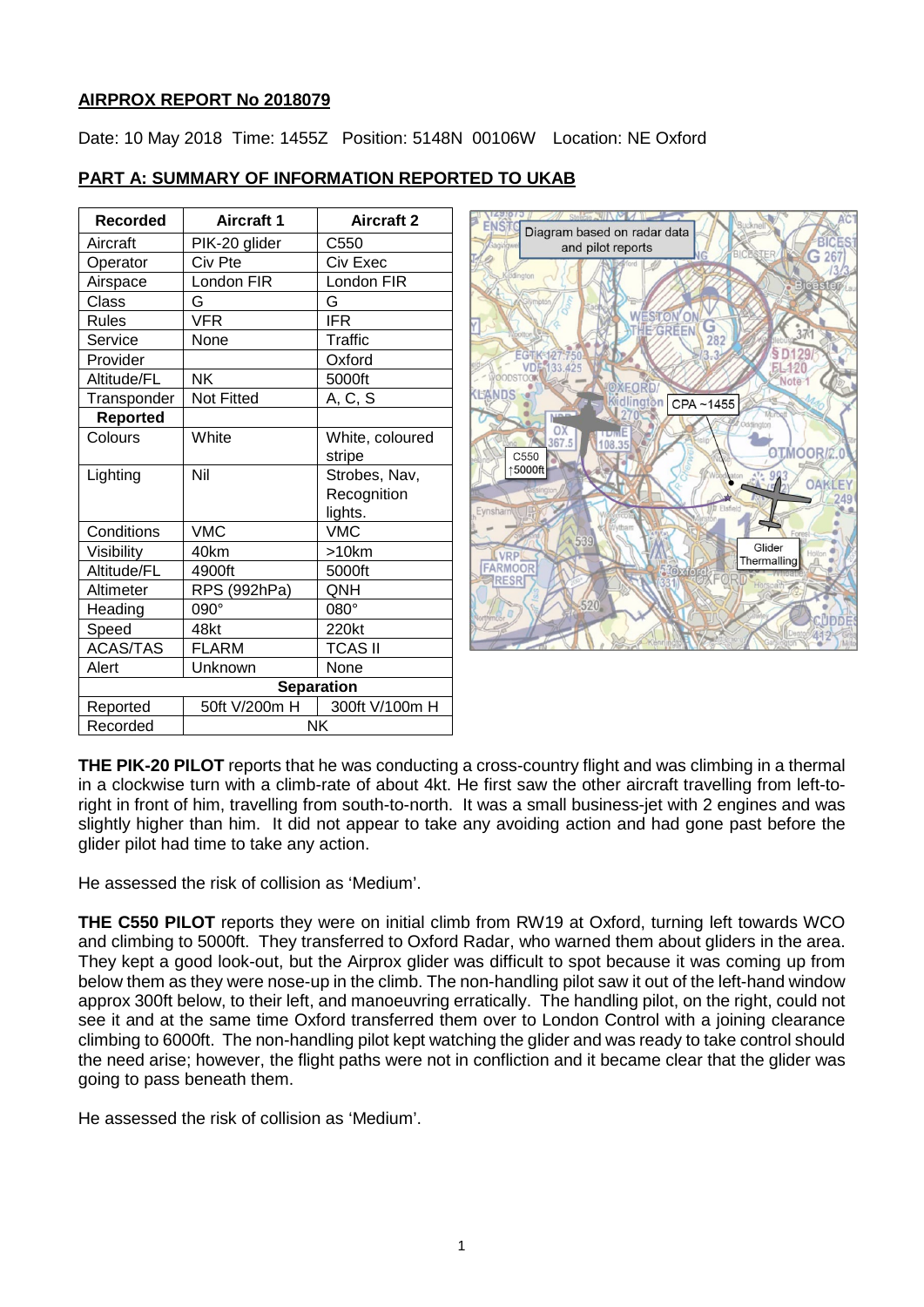# **Factual Background**

The weather at Benson was recorded as follows:

EGUB 101450Z 30007KT CAVOK 15/01 Q1017 BLU NOSIG

# **Analysis and Investigation**

# **CAA ATSI**

The C550 departed Oxford on an IFR flight plan, routing to the WCO (Wescott) VOR, in the climb to 5000ft. At 1454:16 the pilot contacted Oxford Radar, was identified by the controller, a Traffic Service was agreed, and the pilot was requested to expedite their climb to 5000ft (Figure 1).



Figure  $1 - 1454:16$ 

At 1454:35, the Oxford controller advised the C550 pilot of 4 contacts in the Wescott area between 2200ft and 3500ft. The controller also cautioned the pilot that a lot of gliding activity had been reported in the area, which was acknowledged by the pilot. At the same time, the area radar replay showed two primary-only contacts, (ringed in Figure 2), to the east and northeast of the C550, but they both disappeared on the next sweep of the radar.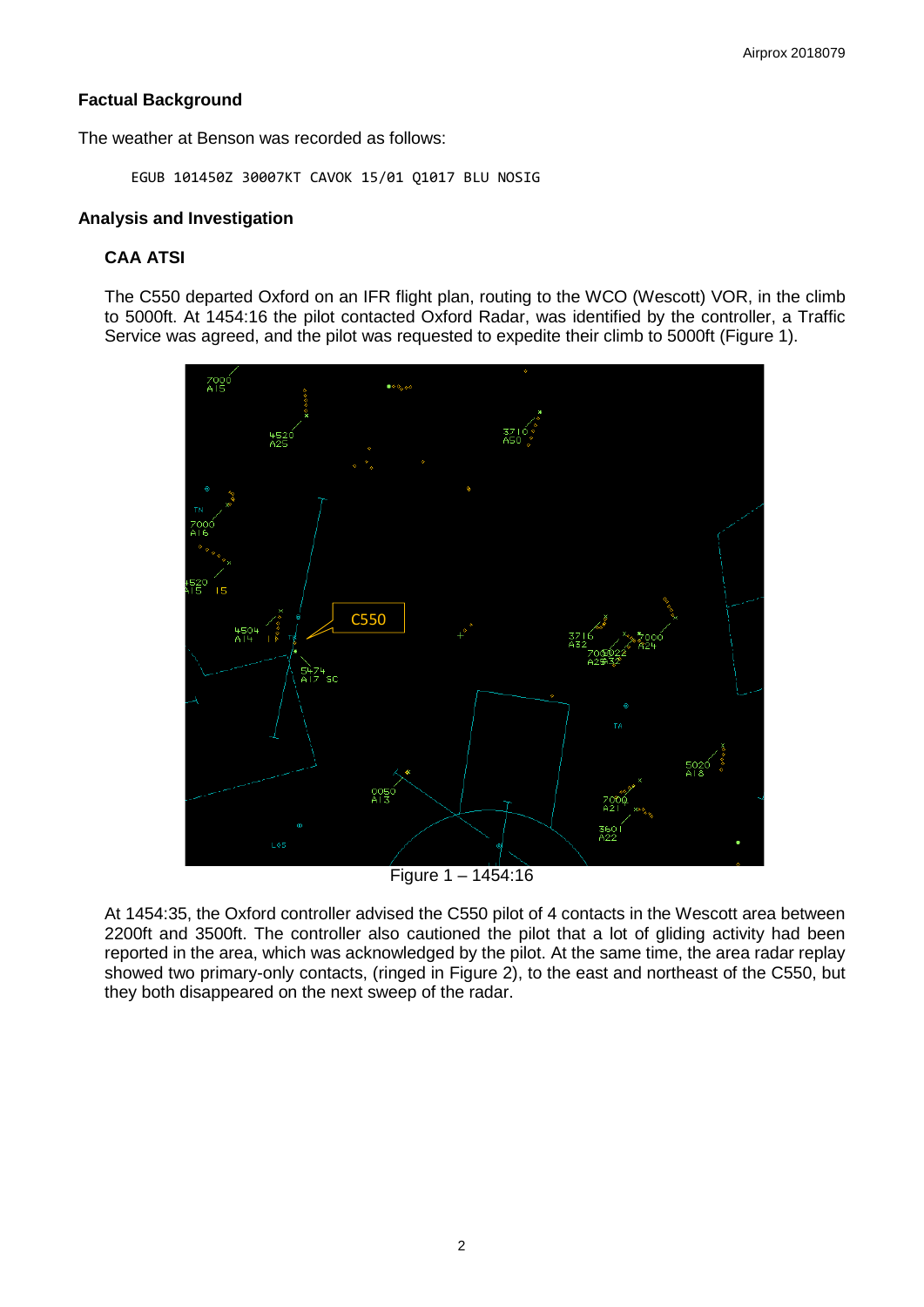

At 1454:50, the Oxford controller instructed the pilot to remain clear of controlled airspace, and advised them that they would transfer them to London Control early, in order to facilitate further climb into controlled airspace (Figure 3).

According to the NATS unit investigation, the C550 pilot contacted the London controller at 1455:18, and reported maintaining 5000ft. The controller issued a climb instruction to 7000ft as part of a joining clearance for the London TMA and, at 1455:32, the aircraft was seen to "squawk ident". At 1456:10, a primary-only contact reappeared 0.8nm ahead of the C550 (Figure 4). The contact faded at 1456:18 (Figure 5).



The C550 pilot reported seeing the glider as they were passing 5000ft, coincidental with the time they were transferred to London Control (at 1454:50). The glider pilot reported being at 4900ft at the time of the Airprox and reported that the C550 had already passed them before they could take any avoiding action.

From the pilot reports and the radar replay it has not been possible to positively identify the glider on radar, nor determine the exact position or time of the Airprox. The report from Oxford stated that nothing was seen to conflict by them on their radar, before, during or after the time the C550 was receiving a service from them. The NATS unit investigation was unable to identify any radar returns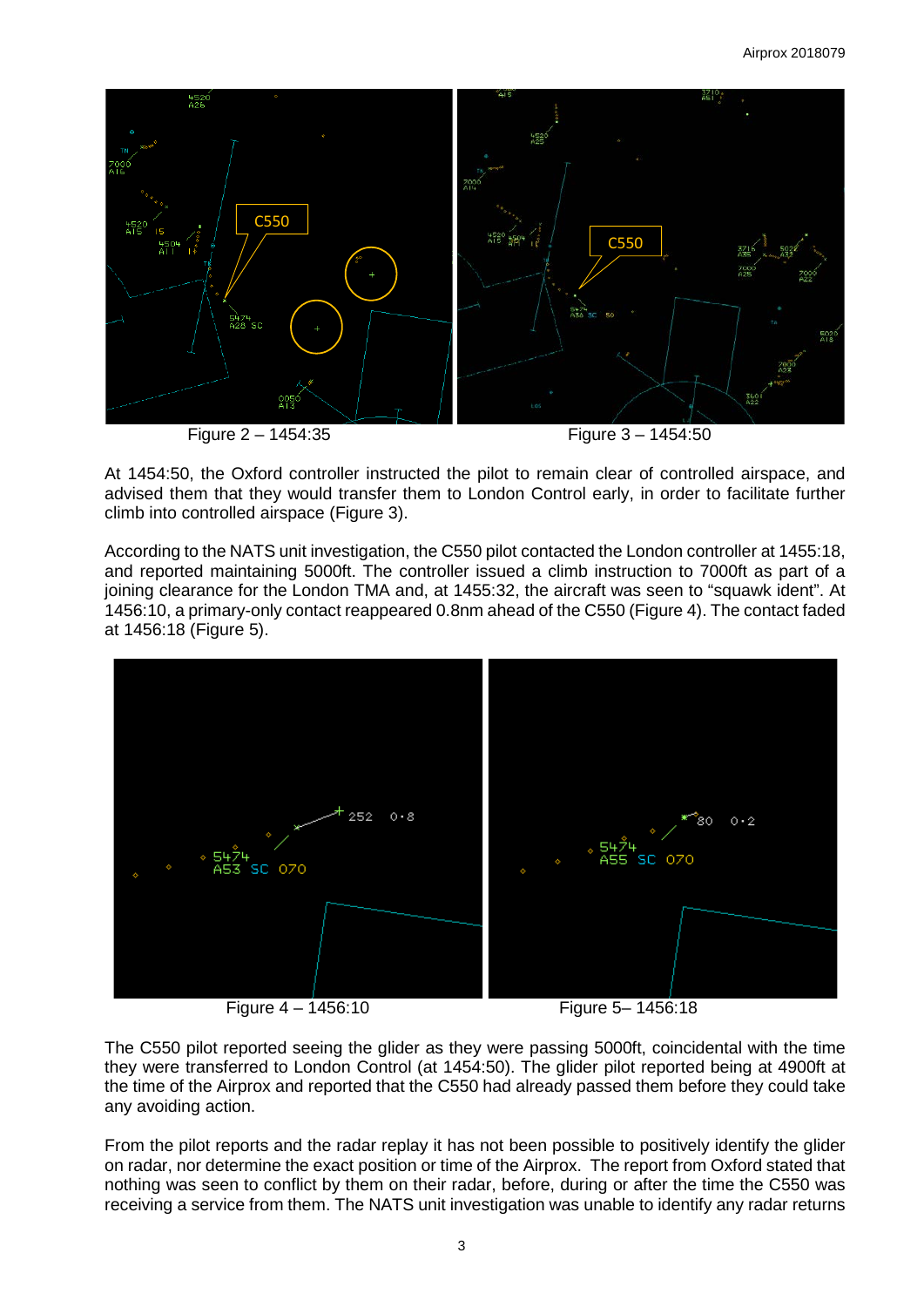which they could associate with a glider, highlighting the point that aircraft materials and low speed made the probability of detection very low.

In accordance with CAP774 UK Flight Information Services, irrespective of the type of service an aircraft is receiving in Class G airspace, and whether Traffic Information has been provided or not, the pilot remains responsible for collision avoidance without assistance from the controller. In this instance neither controller observed any contact deemed to be traffic to the C550. It was noted that the glider was not transponding, and the glider pilot, reported the radio *"not in use".*

### **UKAB Secretariat**

The glider and C550 pilots shared an equal responsibility for collision avoidance and not to operate in such proximity to other aircraft as to create a collision hazard<sup>[1](#page-3-0)</sup>. If the incident geometry is considered as head-on or nearly so then both pilots were required to turn to the right<sup>[2](#page-3-1)</sup>. If the incident geometry is considered as converging then the C550 pilot was required to give way to the glider<sup>[3](#page-3-2)</sup>.

#### **Comments**

### **BGA**

It's heartening to see that not only were Oxford Radar alerting their traffic to the probable presence of gliders but also that the C550's resulting enhanced lookout identified the glider in reasonable time.

### **Summary**

An Airprox was reported when a glider and a C550 flew into proximity in Class G airspace at 1455hrs on Thursday 10<sup>th</sup> May 2018. The glider pilots was operating under VFR in VMC, not in receipt of an ATS and the C550 pilot was IFR in VMC and in receipt of a Traffic Service from Oxford.

# **PART B: SUMMARY OF THE BOARD'S DISCUSSIONS**

Information available consisted of reports from the pilots of both aircraft, transcripts of the relevant RT frequencies, radar photographs/video recordings, and reports from the appropriate ATC operating authorities.

The Board first looked at the actions of the glider pilot who was thermalling in busy Class G airspace where see-and-avoid was the main mitigation against mid-air collision. He saw the C550 slightly above him, but did not have time to take avoiding action. Although he was FLARM equipped, this was not compatible with the TCAS on the C550 and so he had no Traffic Information prior to the encounter and could not know whether the other pilot had seen him. Some members wondered whether the glider pilot might have been able to call Oxford and would therefore perhaps have been given information about the C550 climbing out; at the very least a call would have given Oxford some knowledge that the glider pilot was operating at that altitude and location.

The C550 was climbing to join controlled airspace and was receiving a Traffic Service from Oxford. Because the glider was not transponder equipped, Oxford could not see it on their radar but were able to give generic Traffic Information based on other reports of gliders in the area. Prompted by this information, the C550 non-handling pilot was able to spot the glider and assessed that avoiding action was not necessary because they were climbing above it. The Board thought that it was a fine line between maintaining course and taking avoiding action to increase the separation, but because the non-handling pilot had 'padlocked' the threat, they accepted that he was content that enough separation existed.

 $\overline{\phantom{a}}$ 

<span id="page-3-0"></span><sup>1</sup> SERA.3205 Proximity.

<span id="page-3-1"></span><sup>2</sup> SERA.3210 Right-of-way (c)(1) Approaching head-on.

<span id="page-3-2"></span><sup>3</sup> SERA.3210 Right-of-way (c)(2) Converging.